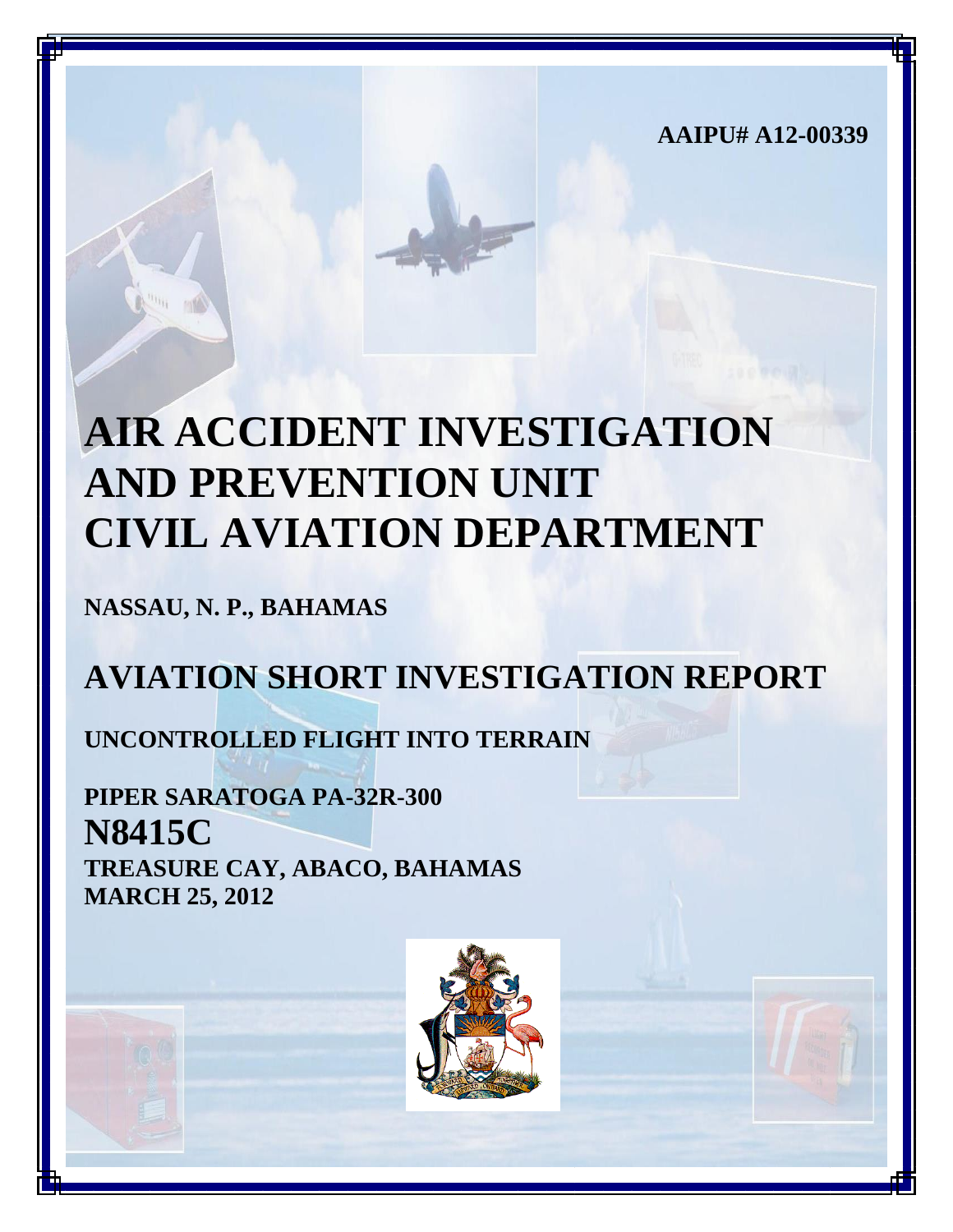

**Bahamas Department of Civil Aviation Air Accident Investigation and Prevention Unit P. O. Box AP-59244 Lynden Pindling International Airport Nassau N. P., Bahamas**



# **AVIATION SHORT INVESTIGATION REPORT**

### **PIPER SARATOGA PA-32R-300**

# **N8415C**

### **LOSS OF CONTROL AND UNCONTROLLED FLIGHT INTO TERRAIN TREASURE CAY, ABACO, BAHAMAS**

**February 25, 2013**

Abstract: This report presents the circumstances of the aircraft accident involving N8415C, a single-engine, Piper PA-32R-300 aircraft registered to Moonchaser LLC and operated by Mr. Gregory Allan Schwartzenberger which crashed shortly after take-off from Runway 32 at Treasure Cay International Airport, Abaco, Bahamas on March 25, 2012.

Final Report N8415C Page 2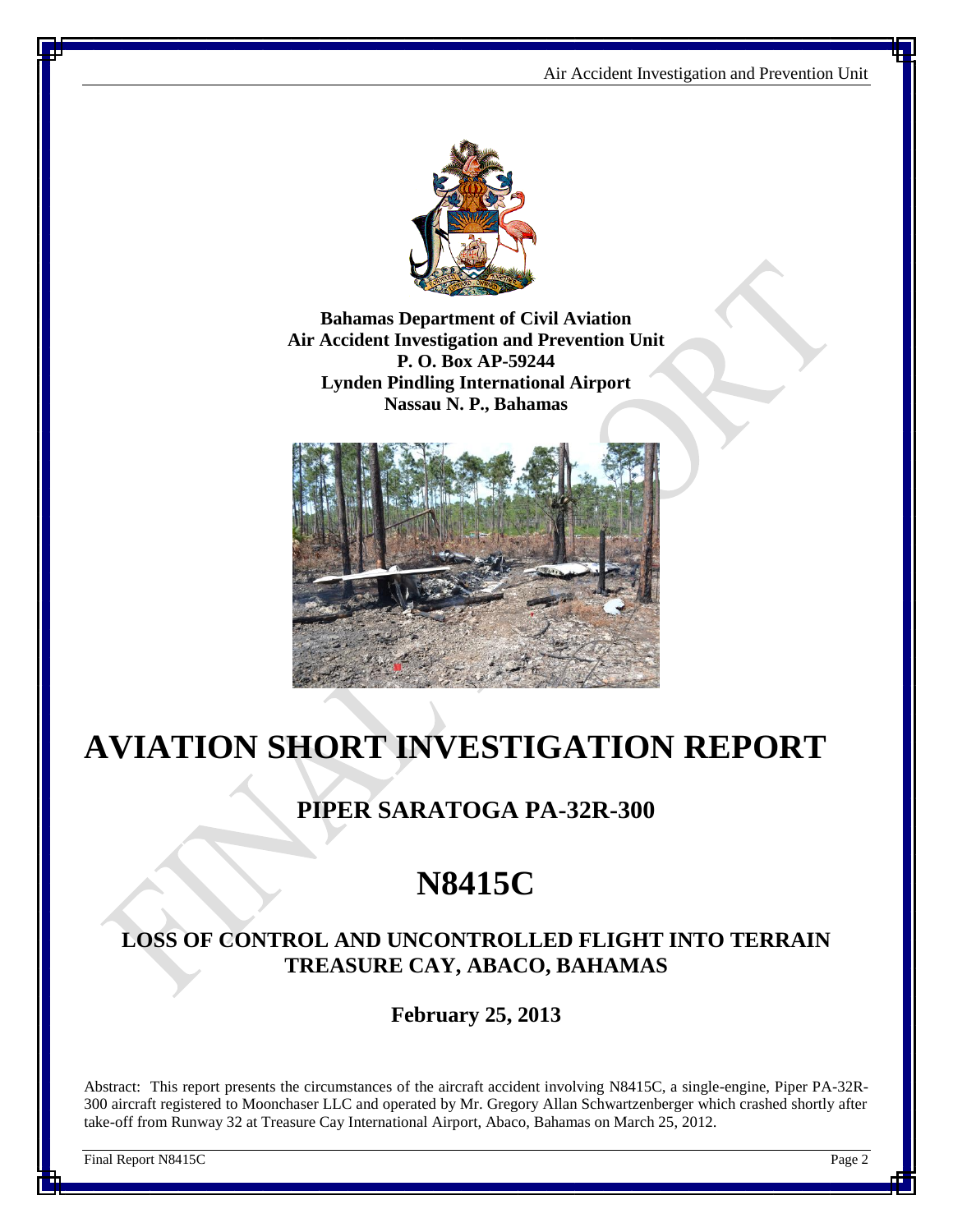

## **Bahamas Department of Civil Aviation Air Accident Investigation and Prevention Unit**

The Air Accident Investigation and Prevention Unit (AAIPU) is the accident investigation unit of the Bahamas Civil Aviation Department (BCAD).

The AAIPU's function is to promote and improve safety and public confidence in the aviation industry through excellence in:

- independent investigation of aviation accidents and other safety occurrences
- safety data recording, analysis and research
- fostering safety awareness, knowledge and action.

#### **The AAIPU does not investigate for the purpose of apportioning blame or to provide a means for determining liability.**

The AAIPU performs its functions in accordance with the provisions of the *Bahamas Civil Aviation (Safety) (Amendment) Regulations (CASAR) 2010, Schedule 19, International Civil Aviation Organization (ICAO) Annex 13* and, where applicable, relevant international agreements.

The Civil Aviation Department is mandated by the Ministry of Transportation and Aviation to investigate air transportation accidents and incidents, determine probable causes of accidents and incidents, issue safety recommendations, study transportation safety issues and evaluate the safety effectiveness of agencies and stakeholders involved in air transportation.

The AAIPU makes public its actions and decisions through accident reports, safety studies, special investigation reports, safety recommendations and safety alerts. When the AAIPU issues a safety recommendation, the person, organization or agency must provide a written response within 90 days. That response must indicate whether the person, organization or agency accepts the recommendation, any reasons for not accepting part or all of the recommendation, and details of any proposed safety action to give effect to the recommendation.

The AAIPU receives numerous notifications of aviation occurrences each year; many of which are accidents, serious incidents and incidents. It is from the information provided in these notifications that the AAIPU makes a decision on whether or not to investigate. While further information is sought in some cases to assist in making those decisions, resource constraints dictate that a significant amount of professional judgment needs to be exercised.

There are times when more detailed information about the circumstances of the occurrence would have allowed the AAIPU to make a more informed decision both about whether to investigate at all and, if so, what necessary resources were required (investigation level). In addition, further publicly available information on accidents and serious incidents would increase safety awareness in the industry and enable improved research activities and analysis of safety trends, leading to more targeted safety education.

Final Report N8415C Page 3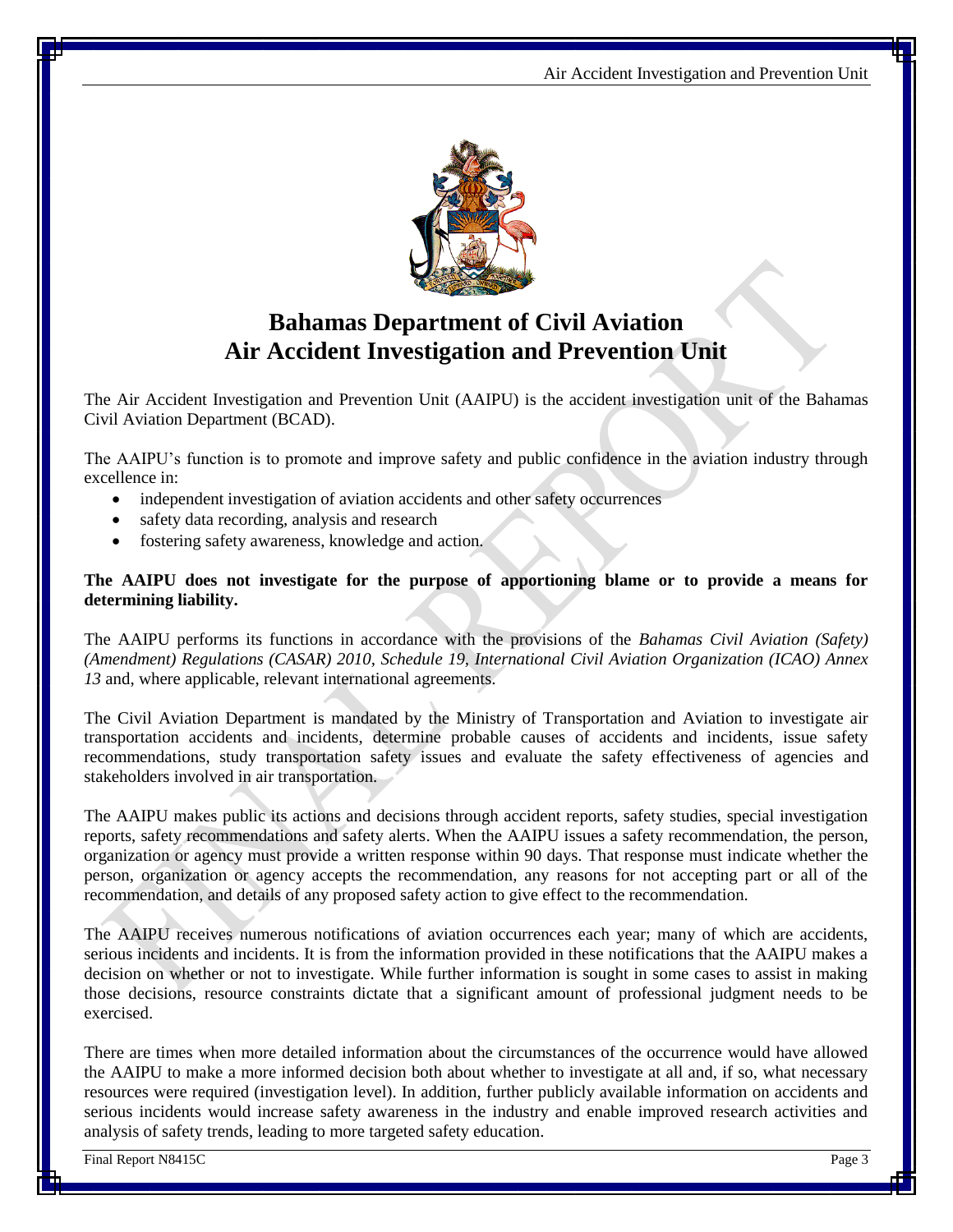To enable this, the AAIPU has established a small team to manage and process these factual investigations, the Short Investigation Team. The primary objective of the team is to undertake limited-scope, fact-gathering investigations, which result in a short summary report.

The summary report is a compilation of the information the AAIPU has gathered, sourced from individuals or organizations involved in the occurrences, and to highlight any safety messages that may be useful to the aviation industry or members of the public in order to prevent similar occurrences. The summary report detailed herein was compiled from information provided to the AAIPU by individuals or organizations involved in this occurrence.

Copies of accident reports can be obtained by contacting:

**Captain Patrick L. Rolle Director Bahamas Department of Civil Aviation P. O. Box N975 Nassau N. P., Bahamas (242) 326-0339/40**

**Contact Us:**

**Air Accident Investigation & Prevention Unit Bahamas Department of Civil Aviation P. O. Box AP-59244 Lynden Pindling international Airport Nassau, Bahamas (242) 376-1617 / 421-1384 (24hrs) (242) 377-3445/48 (Office) Fax: (242)-377-6060 Email: [aaipu.cad.bahamas@gmail.com](mailto:aaipu.cad.bahamas@gmail.com) Website: [www.aaipu-bcaa.com](http://www.aaipu-bcaa.com/)**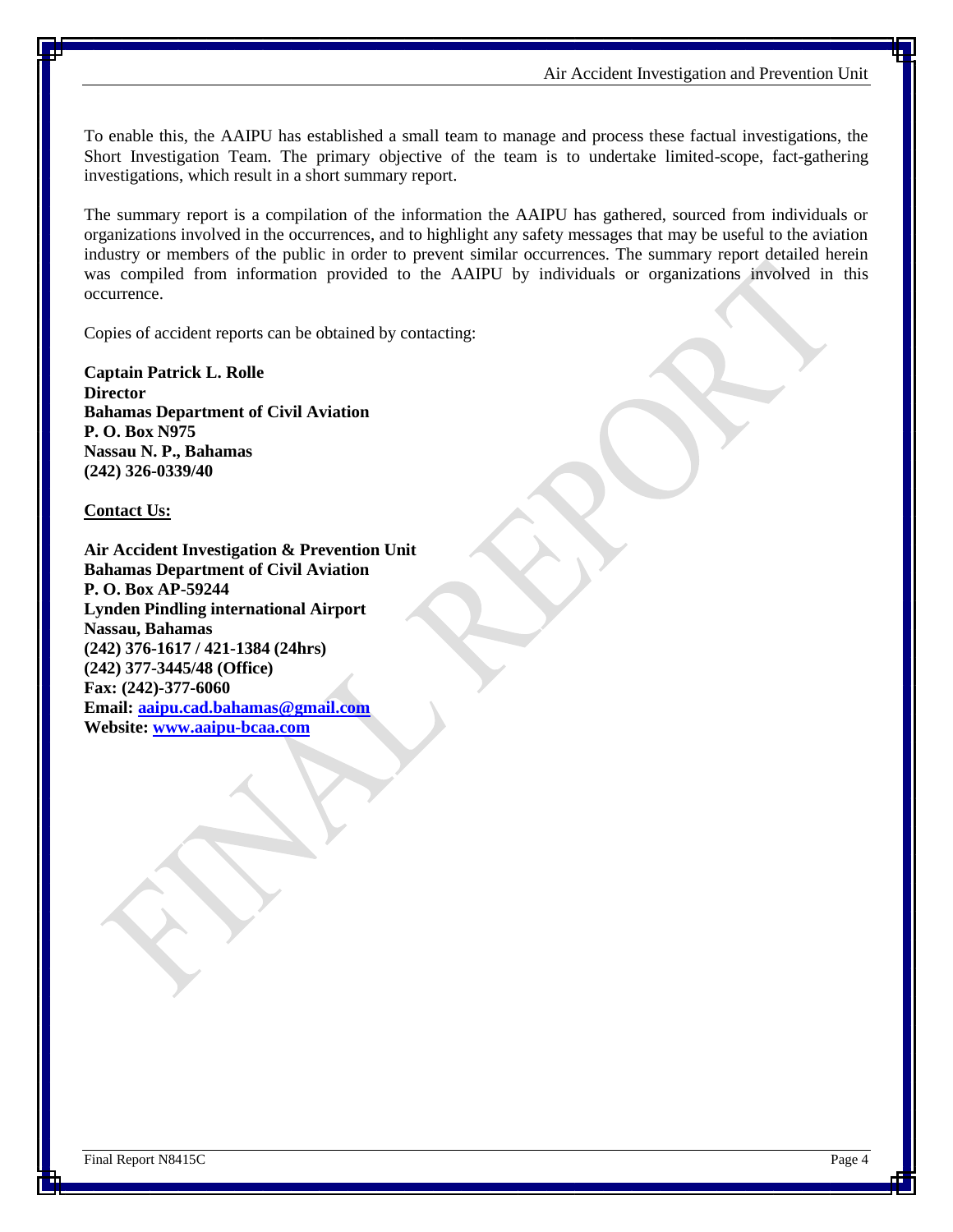February 25, 2013

Captain Patrick L. Rolle **Director** Bahamas Civil Aviation Department P.O. Box N-975 Nassau, N.P., Bahamas

Sir

I am duty-bound to submit this report on the circumstances of the accident involving N8415C, a Piper, PA-32R-300 aircraft, registered in the United States to Moonchaser LLC and operated by Mr. Gregory Allan Schwartzenberger. This accident occurred shortly after takeoff, from Runway 32 at Treasure Cay International Airport, Treasure Cay, Abaco, Bahamas on March 25, 2012 approximately 1:30pm local (1830 UTC).

This report is submitted pursuant to Part XII, Regulation 80, and Schedule 19 of the Bahamas Civil Aviation (Safety)(Amendment) Regulation (CASR 2010) and in accordance with Annex 13 to the Convention on International Civil Aviation Organization (ICAO).

In accordance with Annex 13 to the Convention on International Civil Aviation (ICAO), and Schedule 19 of the Bahamas Civil Aviation (Safety)(Amendment) Regulations (CASAR), the fundamental purpose of such investigations is to determine the circumstances and causes of these events, with a view to the preservation of life and the avoidance of similar occurrences in the future. It is not the purpose of such investigations to apportion blame or liability.

This report contains facts, which have been determined up to the time of publication. Information is published to inform the aviation industry and the public of the circumstances surrounding this accident. The contents of this report may be subjected to alterations or corrections if additional factual information becomes available.

Regards

Philip Romer Investigator in Charge Air Accident Investigation and Prevention Unit Bahamas Department of Civil Aviation Lynden Pindling International Airport Nassau, N. P., Bahamas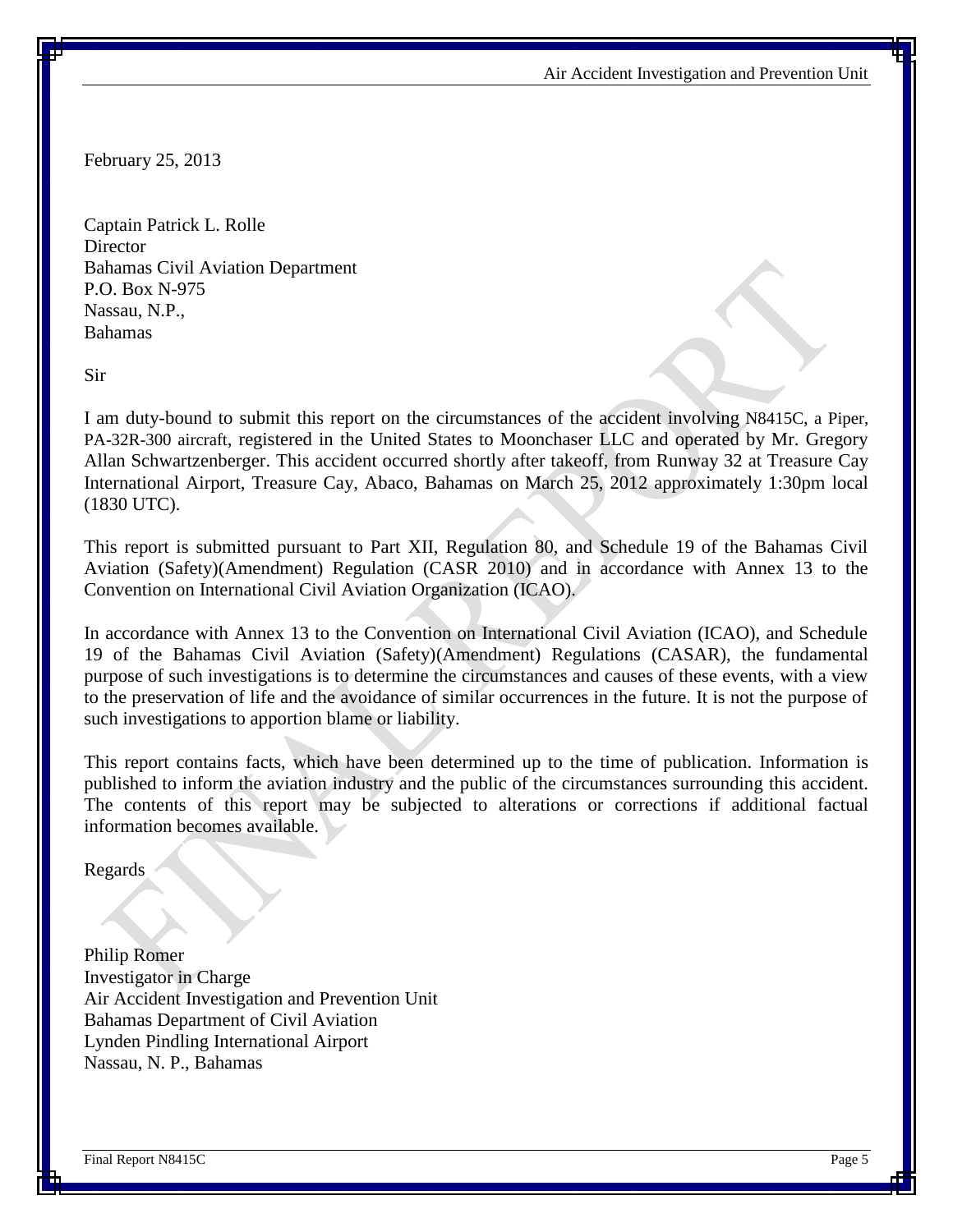

### BAHAMAS CIVIL AVIATION DEPARTMENT AIR ACCIDENT INVESTIGATION AND PREVENTION UNIT

 $\overline{a}$ 

| Date and Time:                | March 25, 2012 at approximately 1   |                    |
|-------------------------------|-------------------------------------|--------------------|
| Location:                     | In bushes on the right side of Runy |                    |
| Occurrence Category:          | Accident                            |                    |
| Occurrence Type:              | Uncontrolled Flight into Terrain    |                    |
| <b>Aircraft Registration:</b> | N8415C                              |                    |
| Manufacturer and Model:       | Piper PA-32R-300                    |                    |
| Type of Operation:            | Private                             |                    |
| Persons on Board:             | Crew 1                              | Passengers 3       |
| Injuries:                     | Crew - Fatal                        | Passengers - Fatal |
| Damage to Aircraft:           | Destroyed                           |                    |

Date and Time: March 25, 2012 at approximately 1830 UTC (1:30pm EST) Location: In bushes on the right side of Runway 32 at Treasure Cay International Airport

#### **History of the Flight**

On Sunday March 25, 2012 at approximately 1:30 pm local (1830 UTC<sup>1</sup>) a fixed wing, single-engine, Piper PA-32R-300 aircraft United States registration N8415C serial number 32R-7680112, crashed into bushes shortly after take-off on the right side of Runway 32 at Treasure Cay International Airport, Treasure Cay, Abaco, Bahamas. The accident aircraft was found burning in bushes on the right side of Runway 32, 616 feet from the edge, 271 feet from S. C. Bootle Highway and 3,428 feet from the threshold of Runway 32. The crash occurred at coordinates 26˚ 44.86N and 077˚23.473W.

The aircraft was destroyed as a result of the impact sequence and post impact fire. The pilot, three passengers and two dogs on board were fatally injured.

The aircraft and its occupants arrived from Fort Pierce, Florida (KFPR), USA on March 21, 2012. On the morning of the accident, a VFR flight plan was filed with Miami Lockheed Flight Service for a flight from Marsh Harbour Abaco to Fort Pierce, Florida. Reports from personnel at the airport stated that no

fuel was requested by the pilot of the aircraft during his stay nor prior to his departure. The flight plan was filed for an altitude of 6,500 feet with an estimated enroute time of two (2) hours. On the day of departure, the PIC received an abbreviated weather briefing from the Flight Service Center where he filed the flight plan. The required Bahamas Customs Aircraft General Declaration form indicated four persons onboard. Two dogs also accompanied the occupants. Each occupant carried bags weighing approximately one hundred pounds.

Pilots of several arriving aircraft to Treasure Cay International Airport on the day of the accident reported that the winds were strong and the favoured runway was Runway 14. Reports also indicated that wind shear was in the area while landing on Runway 14. The accident aircraft was observed taxiing to depart from Runway 32.

The aircraft departed at approximately 1:30 pm local (1830 UTC). The flight was operated on a Visual Flight Rules (VFR<sup>2</sup>) ) flight plan. Visual

 $\overline{a}$ 

<sup>&</sup>lt;sup>1</sup> UTC - The 24 hour clock is used to describe the time of day, Coordinated Universal Time (UTC) as particular events occurred.

<sup>2</sup> Visual Flight Rules - are a set of regulations which allow [a pilot](http://en.wikipedia.org/wiki/Aviator) to operate an [aircraft](http://en.wikipedia.org/wiki/Aircraft) in weather conditions generally clear enough to allow the pilot to see where the aircraft is going.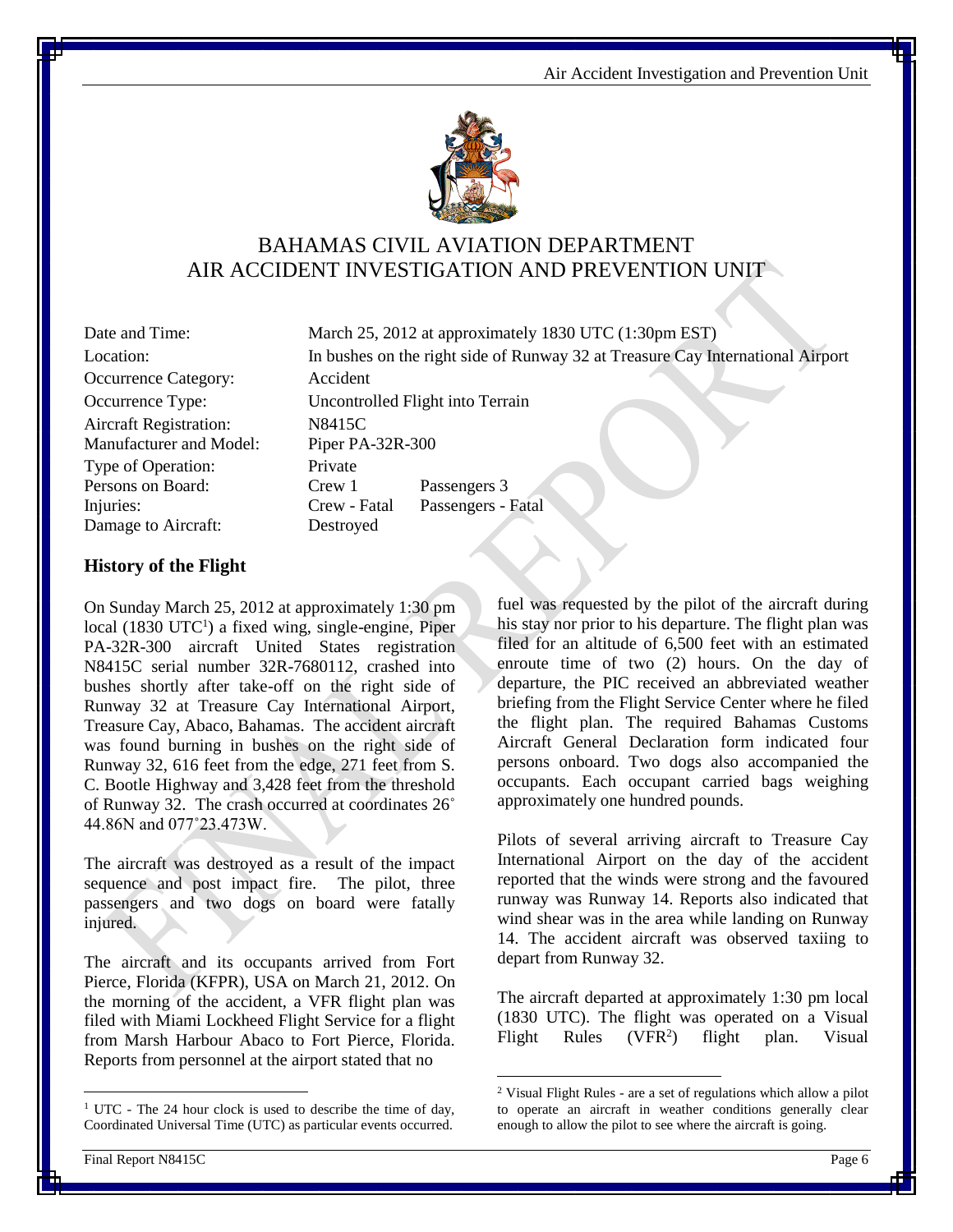Air Accident Investigation and Prevention Unit

meteorological conditions (VMC) prevailed at the time of the accident.

Approximately thirty to forty minutes after the aircraft would have departed, black smoke was observed billowing from the forested area, right of Runway 32. Firemen stationed at the airport at the time went to investigate. The occupants were found burnt beyond recognition. First responders and local authorities arrived on the scene sometime thereafter.

#### **Injuries to Persons**

A total of four (4) persons were onboard, accompanied by two (2) dogs. All occupants received fatal injuries.

#### **Damage to Aircraft**

The aircraft was destroyed due to the impact sequence and post impact fire. Un-burnt remains of the aircraft were recovered and transported to a secure facility in the United States of America for follow-up examination. Other than damage sustained by the aircraft and subsequent recovery efforts, no other damage was reported.

#### **Personnel Information**

N8415C was piloted by 61 year old Gregory Allan Schwartzenberger of Neptune Beach, Duval Florida, USA. Mr. Schwartzenberger was the holder of a valid Private Pilot Certificate number 3403826, issued by the Federal Aviation Administration (FAA) (USA) on August 23, 2011 with airplane single-engine land, instrument airplane category and class rating with no limitations.

Mr. Schwartzenberger was also the holder of a Third Class medical certificate issued by the FAA on June 22, 2010. His medical certificate held the following limitation: "Must Have Available Glasses For Near Vision".

Mr. Schwartzenberger's total flying experience retrieved from the FAA Airman Database post accident listed his total civilian flight times in excess of 250 flight hours. The amount of hours flown by Mr. Schwartzenberger in the last 24 hours, 7 days or the last 30 days prior to the accident is unknown.

FAA records also indicate no violations or prior recorded aviation accident history against Mr. Schwartzenberger.

#### **Aircraft Information**

Aircraft N8415C, a USA registered aircraft, was manufactured by Piper Aircraft Company. The aircraft model was PA-32R-300. This single engine aircraft was manufactured in 1976 with serial number 32R-7680112.

The aircraft was fitted with one (1) reciprocating engine, model number I0-540-K1A5D manufactured by Lycoming. It was listed in the normal category, standard classification. The Airworthiness Certificate for this aircraft was issued by the FAA on January 22, 1976.

N8415C was not fitted with a flight recorder as none was required by regulations for this type of aircraft.

#### **Meteorological Information**

Bahamas Meteorological Department at the Lynden Pindling International Airport issued the Bahamas Area Forecast<sup>3</sup> which originated at 1800UTC; dated March 25, 2012 valid for 12 hours from 1800 UTC covering the Northwestern Bahamas reported in Special Features: a pre-frontal trough moving across the north-western Bahamas with unsettled weather as cold front moves into extreme northwest Bahamas by end of period.

Significant Weather section of this report stated, in the vicinity of pre-frontal trough: towering cumulus and cumulonimbus clouds were scattered and broken at 1,200 and 1,800 feet. Clouds were also scattered and broken at 3,000 and 5,000 feet with tops at 7,000 feet. Occasionally broken and overcast layers were reported at 10,000 and 12,000 feet up to 24,000 feet (FL240).

Scattered rain showers and isolated thunderstorm and rain were reported in lines and clusters with towering

 $\overline{a}$ 

<sup>3</sup> Area Forecast - An **Aviation Area Forecast** or FA encompasses the [weather](http://en.wikipedia.org/wiki/Weather) conditions over a large regional area and is considered one of the better sources of information for en route weather. It is also beneficial in verifying airport conditions at airports that do not have termina[l aerodrome](http://en.wikipedia.org/wiki/Aerodrome) forecasts.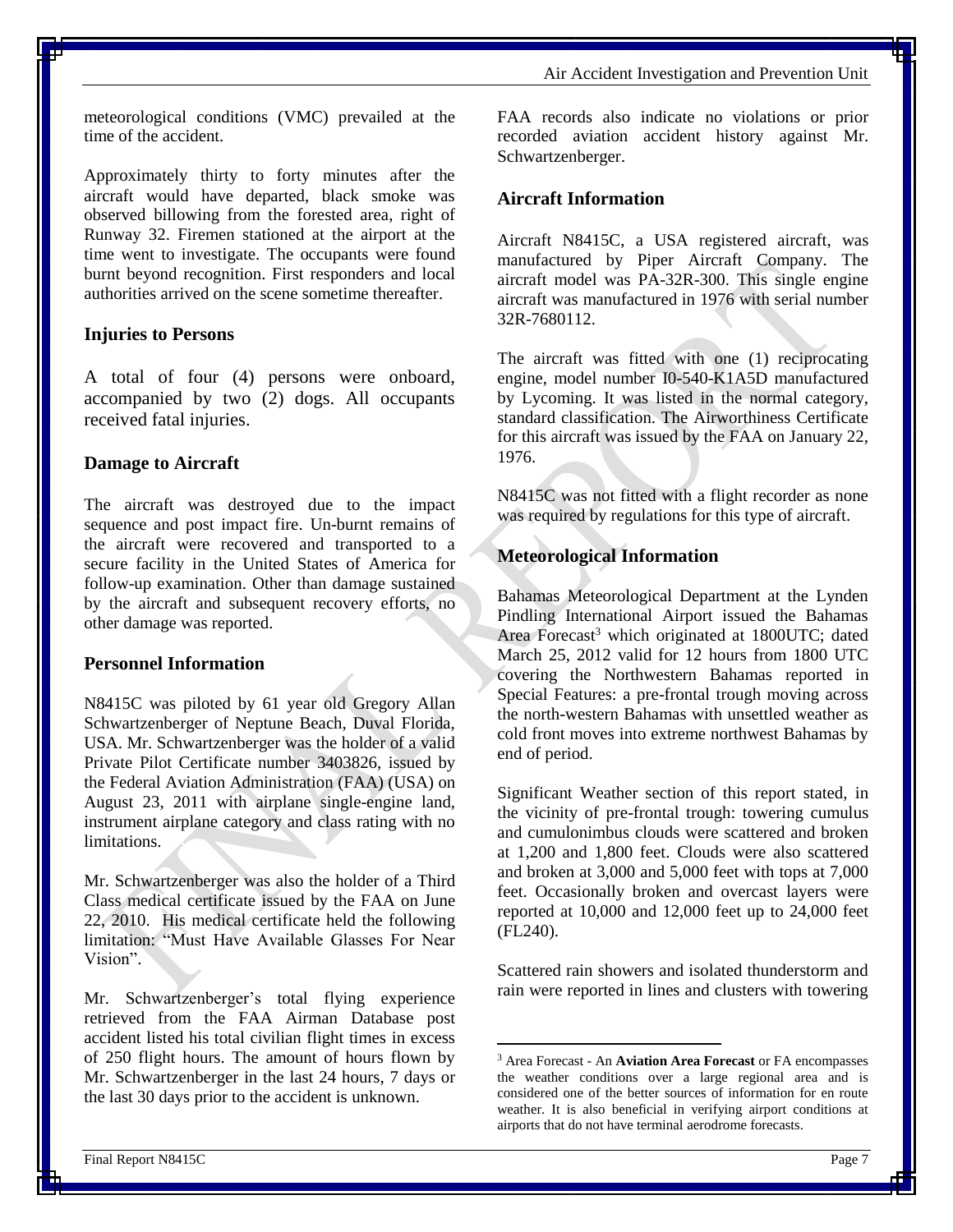cumulus and cumulonimbus clouds with tops above 16,000 and 24,000 feet.

Cloud ceiling was reported below 1,200 feet with visibility reduced to 3 nm in heavy rain showers and thunderstorm and rain. Moderate to severe turbulence was also reported in the vicinity of the towering cumulus and cumulonimbus clouds.

#### **Aerodrome Information**

Treasure Cay Airport [\(IATA:](http://en.wikipedia.org/wiki/International_Air_Transport_Association_airport_code) TCB, [ICAO:](http://en.wikipedia.org/wiki/International_Civil_Aviation_Organization_airport_code) MYAT) is an [airport](http://en.wikipedia.org/wiki/Airport) serving [Treasure Cay](http://en.wikipedia.org/wiki/Treasure_Cay) in the [Abaco](http://en.wikipedia.org/wiki/Abaco_Islands)  [Islands](http://en.wikipedia.org/wiki/Abaco_Islands) in [The Bahamas.](http://en.wikipedia.org/wiki/The_Bahamas) The airport resides at an [elevation](http://en.wikipedia.org/wiki/Elevation) of 8 ft (2.4 m) above [mean sea level.](http://en.wikipedia.org/wiki/Mean_sea_level) It has one Runway-designated 14/32 with an [asphalt](http://en.wikipedia.org/wiki/Asphalt) surface measuring  $2.134 \times 46 \text{ m}$  $(7,001 \times 151$  ft).

No problems with navigational aids were known or reported. No difficulties with internal or external communications were known or reported.

#### **Wreckage and Impact Info**

The aircraft apparently entered the bushes at a high altitude as noted by the first set of markings on the trees on the right side of Runway 32. It also appeared to have become inverted in its descent and slid a few feet before coming to a complete stop. The aircraft was found inverted with its tail caught around a tree, the fuselage completely burnt out, and the engine burnt but somewhat intact. The propellers were found bent in a backward position. The wreckage field was approximately 200 ft in diameter.

#### **General Wreckage Description**

Examination on site revealed that the fuselage of the aircraft was severely burnt. The nose of the airplane was detached due to impact sequence.

The engine and propeller were detached from the fuselage. The propeller was found bent towards the fuselage.

Both wings were detached from the aircraft and scattered about the debris field.

The vertical stabilizer, rudder and rudder trim tab remained attached to what was left of the fuselage.

Based on initial examination of the wreckage it could not be determined whether the fire which destroyed the aircraft was pre or post impact. The debris field covered an area of approximately 200 feet in diameter from where the fuselage was found.

#### **Medical and Pathological**

The body of the pilot, three (3) passengers and one of the dogs were recovered the day of the accident. The remains of the pilot and passengers were transported to the Rand Laboratory (Morgue) located at the Princess Margaret Hospital, Nassau, Bahamas. The second day after the accident the second dog was found and recovered from the accident scene. Postmortem examinations were performed on Mr. Gregory A. Schwartzenberger, the pilot of the accident aircraft. The cause of death for all occupants was determined to be multiple blunt force injuries due to airplane crash.

Specimens of bile, blood (cavity), brain, gastric, heart, kidney, liver, lung, muscle and spleen of the pilot were obtained by pathologist from the Department of Pathology at the Princess Margaret Hospital. The diagnostic specimen for toxicology was sent via DHL Express, in a Federal Aviation Administration Tox-Box Kit to the Bio-aeronautical Sciences Research Laboratory at the Civil Aerospace Medical Institute (CAMI) at the Federal Aviation Administration Mike Monroney Aeronautical Center (MMAC) 6500 South MacArthur Boulevard, Oklahoma City, Oklahoma 73169 – 6901 for toxicological analysis. The analysis was to determine if there was any pre-existing disease, alcohol, drugs or any toxic substance in the pilot, which may have caused or contributed to the cause of the accident.

Forensic Toxicology Report received from CAMI indicated specimens were unsuitable for analysis to detect carbon monoxide, and neither cyanide nor ethanol was detected in the blood. Various drugs (over the counter) were detected in the kidney, blood (cavity), brain, liver, lung, and bile. It was not determined if the amount found in his system was sufficient to impair his judgment to operate the aircraft.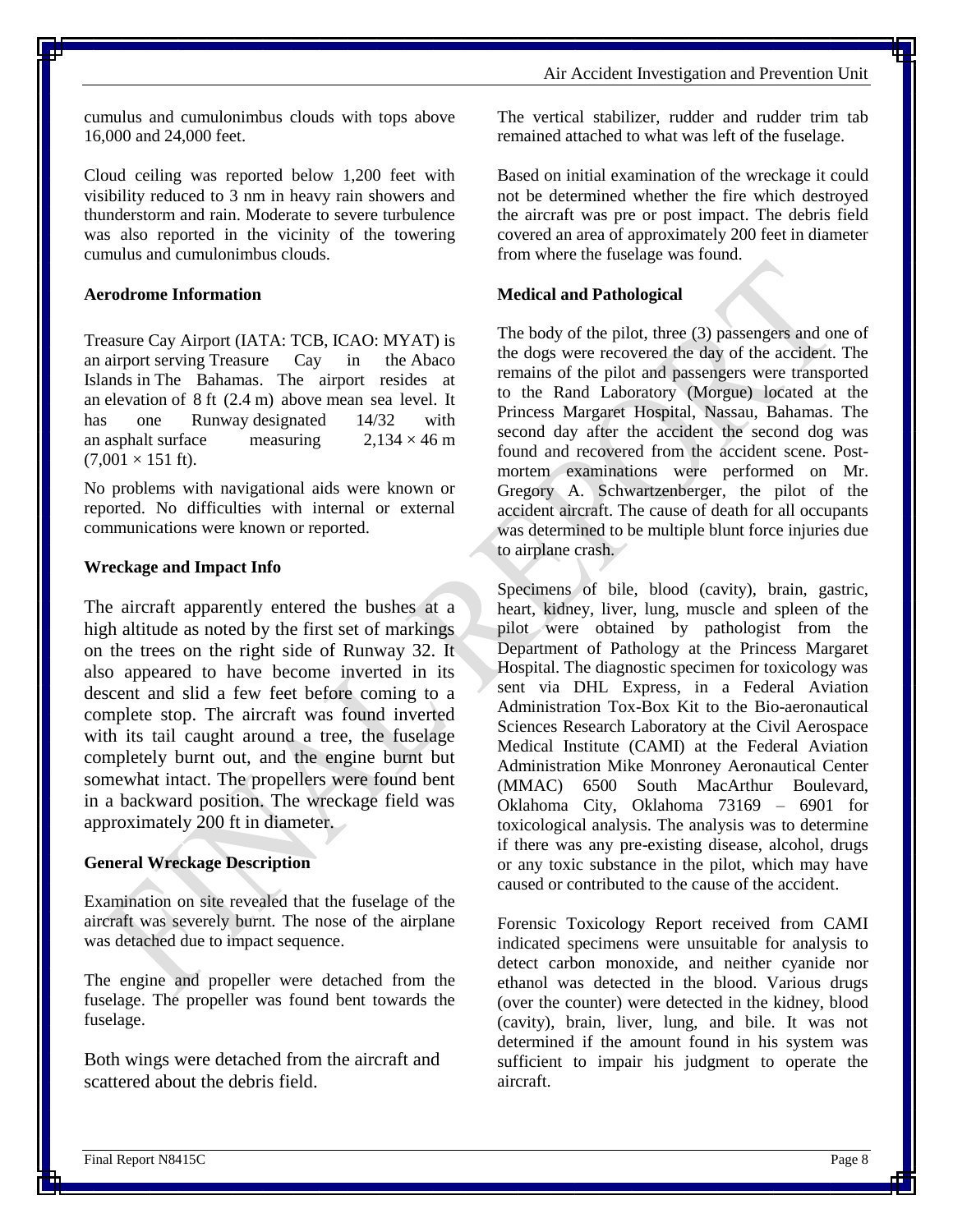Air Accident Investigation and Prevention Unit

#### **Survivability Aspects**

The emergency response for this accident was timely and effective.

The investigation assessed survivability aspects to determine the extent to which the number of fatal injuries could have been reduced and the effectiveness of the seatbelt in use. The accident was not survivable for the airplane occupants because they were subjected to impact forces that exceeded the limits of human tolerances.

#### **Airframe Analysis**

An off-site examination was conducted by representatives from Piper Aircraft Company (State of Design and Manufacture). The actual report listing the findings from Piper Aircraft Company follows.

#### **Fuselage**

The fuselage was destroyed by impact and post impact fire. It was segmented into three major sections, nose, fuselage and tail. All sections were burned through. All windows and windshields were melted. All seats were viewed and exhibited impact and fire damage. The forward nose section contained the nose gear and engine mount.

The instrument panel was burned, fragmented and destroyed. All electrical switches and circuit breakers were destroyed. The rudder pedals and flap torque tube were fire damaged and separated from their respective mounting points.

The flap handle was separated from its attachment points but was noted to be in the flaps up position. The fuel tank selector valve was segmented.

The fuel valve bowl was not located. The selector control rod was intact and received fire damage. All engine power controls were not located. All three cabin doors were separated and

destroyed by fire. The control "T" bar had fire damage and the aileron control chain was separated from the sprockets. The stabilator cables remained attached to the "T" bar and the rudder cables remained attached to the rudder bar.

Flight control continuity was established to all flight controls except for impact related separation. No airframe anomalies were noted during the investigation.

#### **Empennage**

The Empennage was destroyed by impact and post impact fire. The stabilator, vertical fin and rudder remained attached. The left stabilator tip section was separated. The stabilator trim drum displayed 8 threads, which is consistent with a neutral to nose up position. The stabilator cables remained attached to the stabialator balance weight. The rudder balance weight was separated and had impact damage. The rudder cables remained attached to the rudder horn.

#### **Left Wing**

The left wing was destroyed and separated from the fuselage. The aileron with balance weight remained partially attached to the separated outboard wing. The leading edge of this section of wing displayed circular impact deformation consistent with a tree strike. The wing tip was separated.

The main gear had impact and fire damage and remained partially attached. Both fuel tanks were breached and damaged by fire and impact. The pitot static mast was separated.

The left flap was burned and damaged, but remained attached to the wing. The aileron bell crank was located at its mounting area and both cables and push pull rod were attached. The aileron control cable remained attached to the broken aileron control chain and the balance cable was separated near the wing root. The cable separation area was broom strawed.